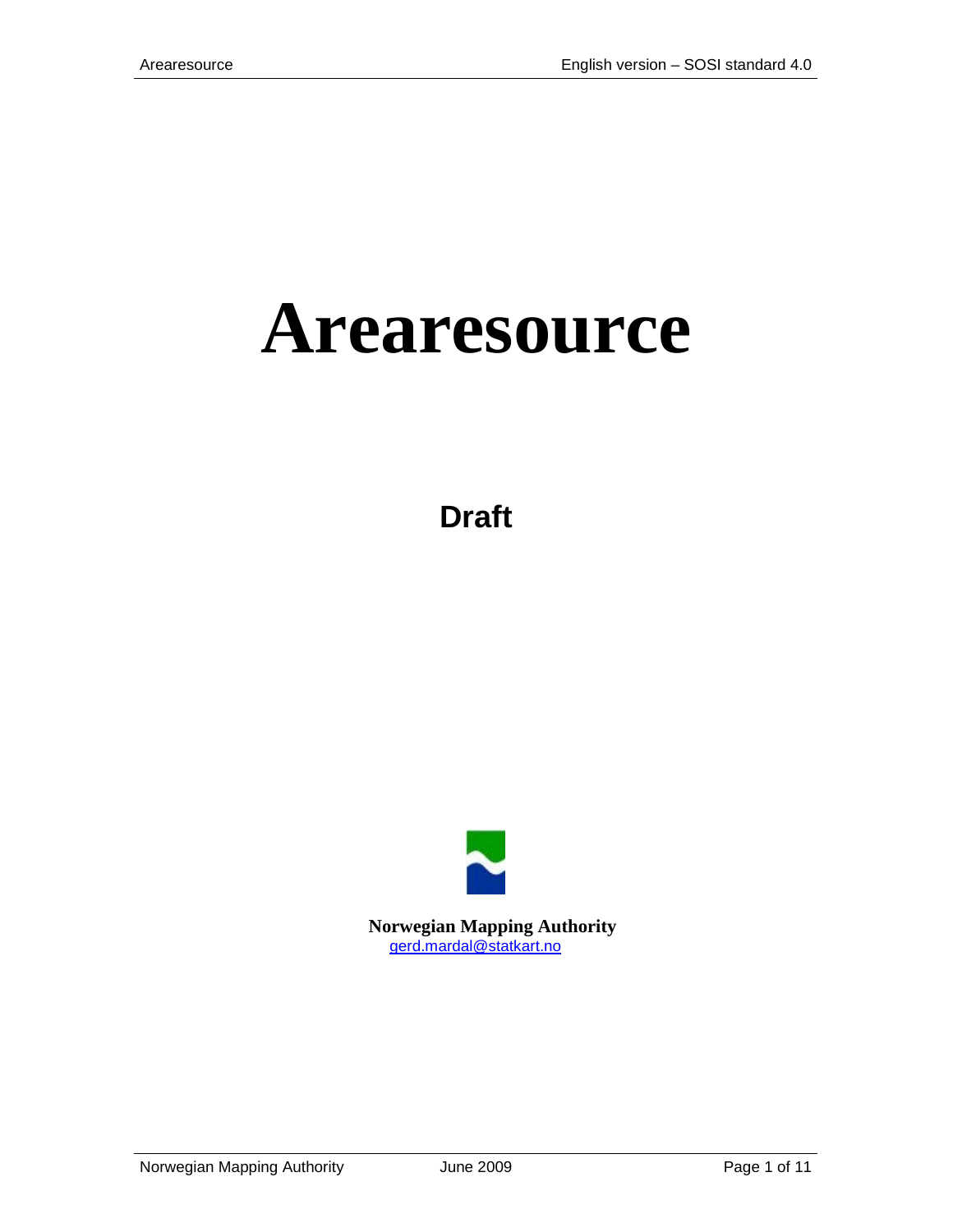#### Table of contents

| 1.1      |                                                                                      |  |
|----------|--------------------------------------------------------------------------------------|--|
| 1.2      |                                                                                      |  |
| 1.2.1    |                                                                                      |  |
| 1.2.2    |                                                                                      |  |
| 1.2.3    |                                                                                      |  |
| 1.2.4    | Association < <topo>&gt; AreaResourceSurface-AreaResourceBoundary  5</topo>          |  |
| 1.2.5    | Association < <topo>&gt; AreaResourceSurface-AreaResourceBoundaryFictitious 6</topo> |  |
| 1.2.6    |                                                                                      |  |
| 1.2.6.1  |                                                                                      |  |
| 1.2.6.2  |                                                                                      |  |
| 1.2.6.3  |                                                                                      |  |
| 1.2.6.4  |                                                                                      |  |
| 1.2.6.5  |                                                                                      |  |
| 1.2.6.6  |                                                                                      |  |
| 1.2.6.7  |                                                                                      |  |
| 1.2.6.8  | < <codelist>&gt; AreaResourceNaturalBasisForAgriculture 10</codelist>                |  |
| 1.2.6.9  |                                                                                      |  |
| 1.2.6.10 |                                                                                      |  |
| 1.2.6.11 |                                                                                      |  |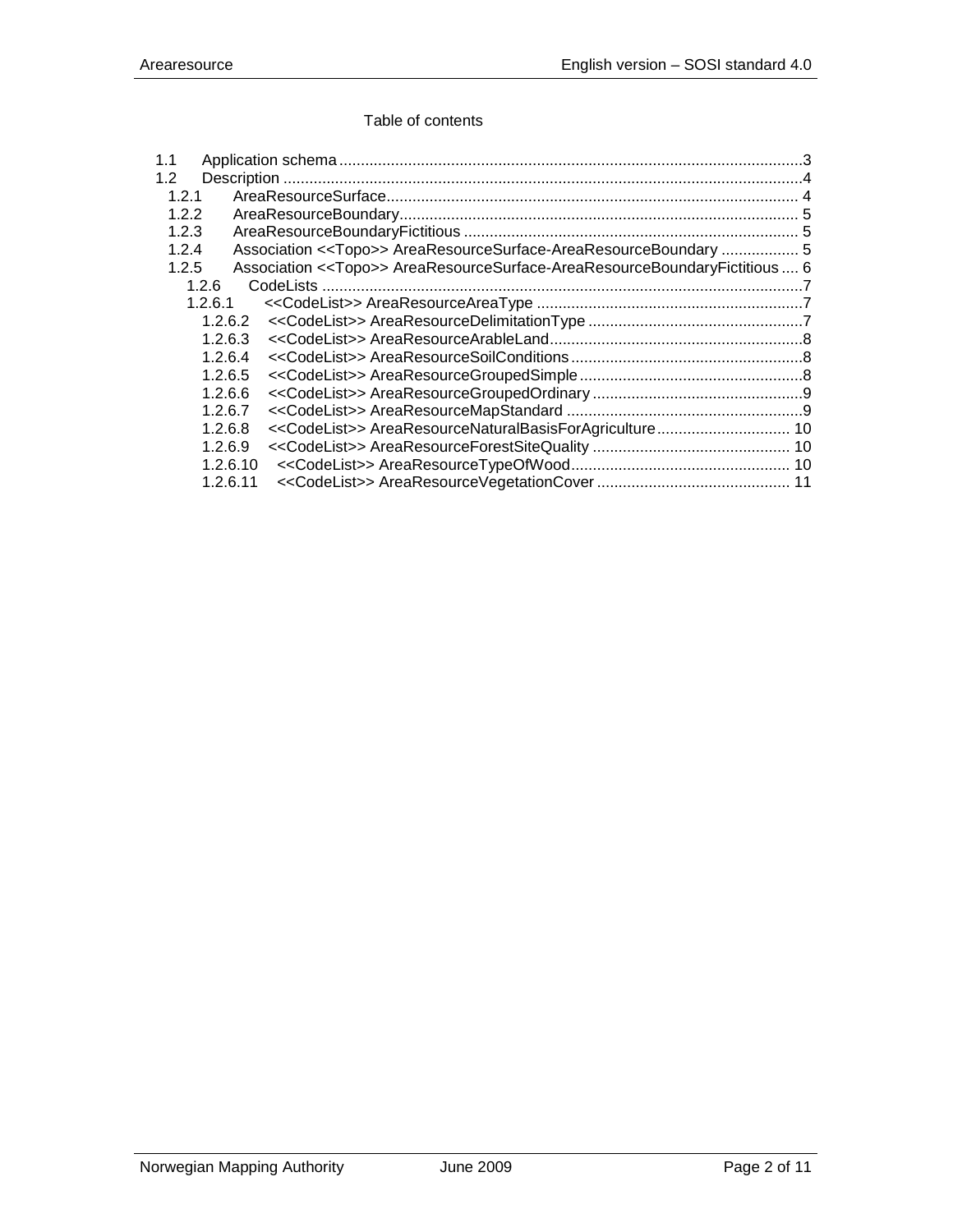### <span id="page-2-0"></span>**1.1 Application schema**

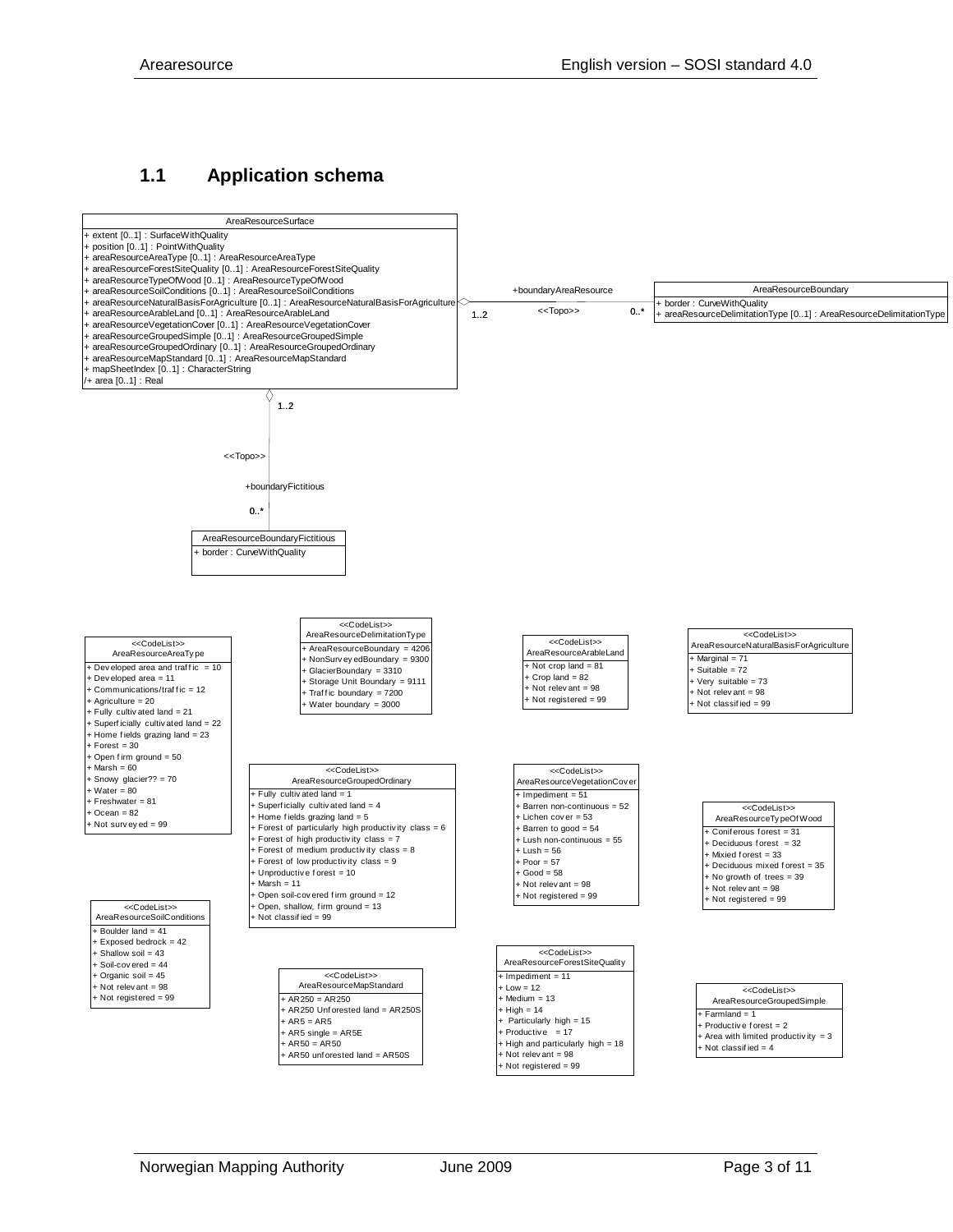## <span id="page-3-0"></span>**1.2 Description**

## <span id="page-3-1"></span>**1.2.1 AreaResourceSurface**

| <b>No</b>             | Name/<br>Role name                             | Description                                                                                                                                  | Obligation/<br>Condition | Maximum<br>Occurrenc<br>e | <b>Type</b>                                           | Constraint       |
|-----------------------|------------------------------------------------|----------------------------------------------------------------------------------------------------------------------------------------------|--------------------------|---------------------------|-------------------------------------------------------|------------------|
| $\mathbf{1}$          | <b>Class</b><br>AreaResourceSu<br>rface        | a continuous area which<br>has been assigned the<br>same attribute values in<br>accordance with an area<br>resource classification<br>system |                          |                           |                                                       |                  |
| 1.1                   | extent                                         | area over which an object<br>extends                                                                                                         | $\mathbf 0$              | 1                         | <b>SurfaceWithQu</b><br>ality                         |                  |
| 1.2                   | position                                       | location where the object<br>exists                                                                                                          | $\mathbf 0$              | 1                         | PointWithQuali<br>ty                                  |                  |
| 1.3                   | areaResourceAr<br>eaType                       |                                                                                                                                              | $\overline{0}$           | 1                         | AreaResource<br>AreaType                              |                  |
| 1.4                   | areaResourceFor<br>estSiteQuality              |                                                                                                                                              | $\mathbf 0$              | 1                         | AreaResource<br>ForestSiteQual<br>ity                 |                  |
| 1.5                   | areaResourceTy<br>peOfWood                     |                                                                                                                                              | $\mathbf 0$              | 1                         | AreaResource<br><b>TypeOfWood</b>                     |                  |
| 1.6                   | areaResourceSoi<br><b>IConditions</b>          |                                                                                                                                              | $\mathbf 0$              | 1                         | AreaResource<br>SoilConditions                        |                  |
| 1.7                   | areaResourceNa<br>turalBasisForAgri<br>culture |                                                                                                                                              | $\mathbf 0$              | 1                         | AreaResource<br><b>NaturalBasisF</b><br>orAgriculture |                  |
| 1.8                   | areaResourceAr<br>ableLand                     |                                                                                                                                              | $\mathbf 0$              | $\mathbf{1}$              | AreaResource<br>ArableLand                            |                  |
| 1.9                   | areaResourceVe<br>getationCover                |                                                                                                                                              | 0                        | $\mathbf{1}$              | AreaResource<br>VegetationCov<br>er                   |                  |
| 1.1<br>0              | areaResourceGr<br>oupedSimple                  |                                                                                                                                              | $\mathbf 0$              | 1                         | AreaResource<br>GroupedSimpl<br>е                     |                  |
| 1.1<br>$\mathbf 1$    | areaResourceGr<br>oupedOrdinary                |                                                                                                                                              | 0                        | 1                         | AreaResource<br>GroupedOrdin<br>ary                   |                  |
| 1.1<br>$\overline{2}$ | areaResourceMa<br>pStandard                    |                                                                                                                                              | $\mathbf 0$              | 1                         | AreaResource<br>MapStandard                           |                  |
| 1.1<br>$\mathbf{3}$   | mapSheetIndex                                  |                                                                                                                                              | $\pmb{0}$                | 1                         | CharacterStrin<br>g                                   |                  |
| 1.1<br>4              | area                                           |                                                                                                                                              | $\overline{0}$           | $\mathbf{1}$              | Real                                                  |                  |
| 1.1<br>5              | Role<br>boundaryAreaRe<br>source               |                                                                                                                                              | $\pmb{0}$                | N                         | AreaResource<br>Boundary                              | Aggregrati<br>on |
| 1.1<br>6              | Role<br>boundaryFictitiou<br>s                 |                                                                                                                                              | $\mathbf 0$              | $\mathsf{N}$              | AreaResource<br>BoundaryFictiti<br>ous                | Aggregrati<br>on |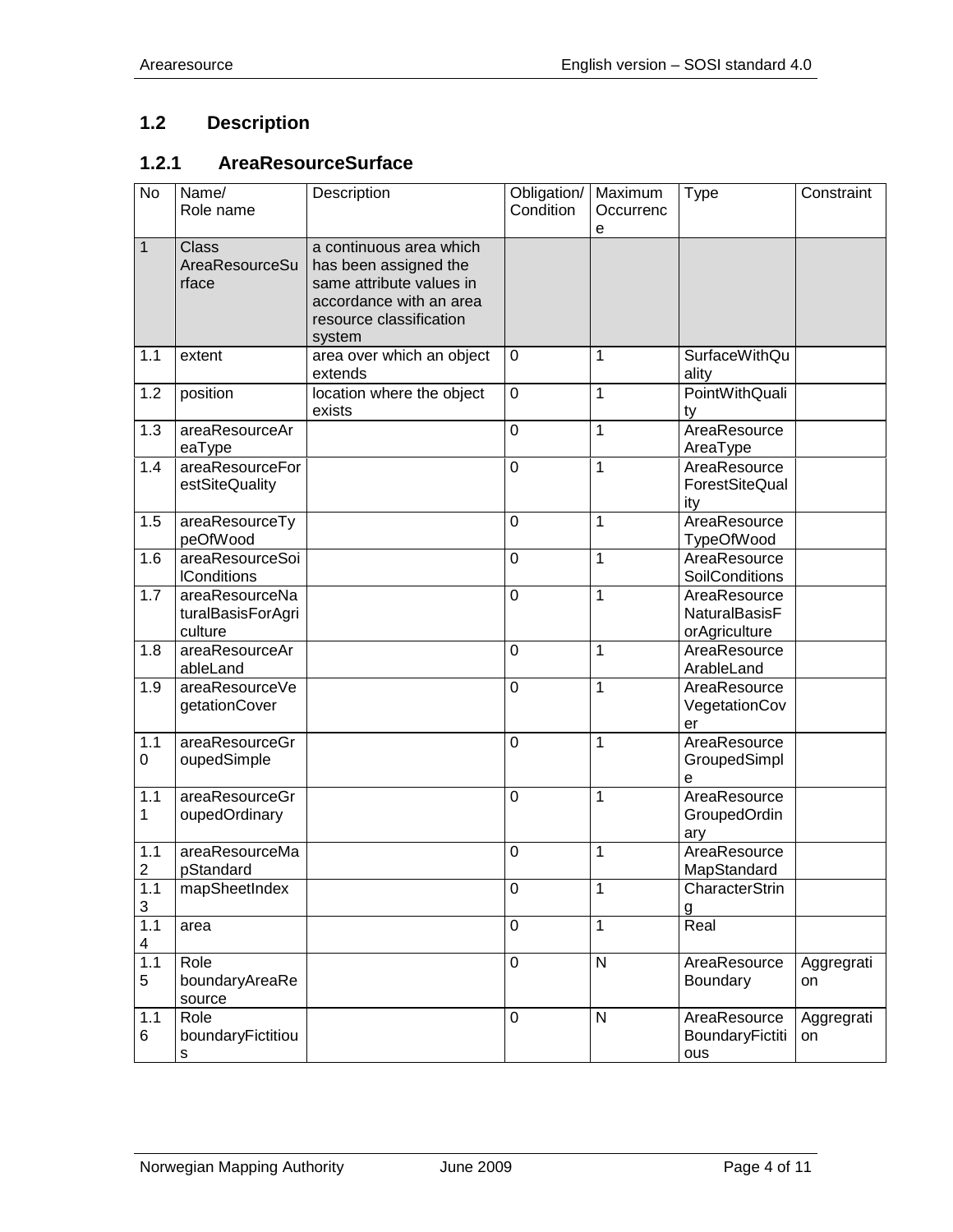## <span id="page-4-0"></span>**1.2.2 AreaResourceBoundary**

| No  | Name/<br>Role name                           | Description                                                                     | Obligation/<br>Condition | Maximum<br>Occurrenc<br>е | Type                                 | Constraint |
|-----|----------------------------------------------|---------------------------------------------------------------------------------|--------------------------|---------------------------|--------------------------------------|------------|
| 2   | Class<br>AreaResourceBo<br>undary            | delimitation for one or two<br>area resource surfaces                           |                          |                           |                                      |            |
| 2.1 | border                                       | course following the<br>transition between<br>different real world<br>phenomena |                          |                           | <b>CurveWithQual</b><br>ity          |            |
| 2.2 | areaResourceDel<br>imitationType             |                                                                                 | 0                        |                           | AreaResource<br>DelimitationTy<br>рe |            |
| 2.3 | Role<br>(unnamed)<br>AreaResourceSu<br>rface |                                                                                 |                          | 2                         | AreaResource<br>Surface              |            |

# <span id="page-4-1"></span>**1.2.3 AreaResourceBoundaryFictitious**

| No. | Name/<br>Role name                           | Description                                                                              | Obligation/<br>Condition | Maximum<br>Occurrenc<br>е | Type                        | Constraint |
|-----|----------------------------------------------|------------------------------------------------------------------------------------------|--------------------------|---------------------------|-----------------------------|------------|
| 3   | Class<br>AreaResourceBo<br>undaryFictitious  | delimitation between two<br>area resource surfaces<br>with identical attribute<br>values |                          |                           |                             |            |
| 3.1 | border                                       | course following the<br>transition between<br>different real world<br>phenomena          |                          |                           | <b>CurveWithQual</b><br>ity |            |
| 3.2 | Role<br>(unnamed)<br>AreaResourceSu<br>rface |                                                                                          |                          | 2                         | AreaResource<br>Surface     |            |

#### <span id="page-4-2"></span>**1.2.4 Association <<Topo>> AreaResourceSurface-AreaResourceBoundary**

| <b>No</b>      | Name/<br>Role name                                                  | Description | Obligation/<br>Condition | Maximum<br>Occurrenc<br>е | <b>Type</b>                     | Constraint      |
|----------------|---------------------------------------------------------------------|-------------|--------------------------|---------------------------|---------------------------------|-----------------|
| $\overline{4}$ | Association<br>AreaResourceSu<br>rface-<br>AreaResourceBo<br>undary |             |                          |                           |                                 |                 |
| 4.1            | Role<br>boundaryAreaRe<br>source                                    |             | $\Omega$                 | N                         | AreaResource<br><b>Boundary</b> | Aggregatio<br>n |
| 4.2            | Role<br>(unnamed)<br>AreaResourceSu<br>rface                        |             |                          | 2                         | AreaResource<br>Surface         |                 |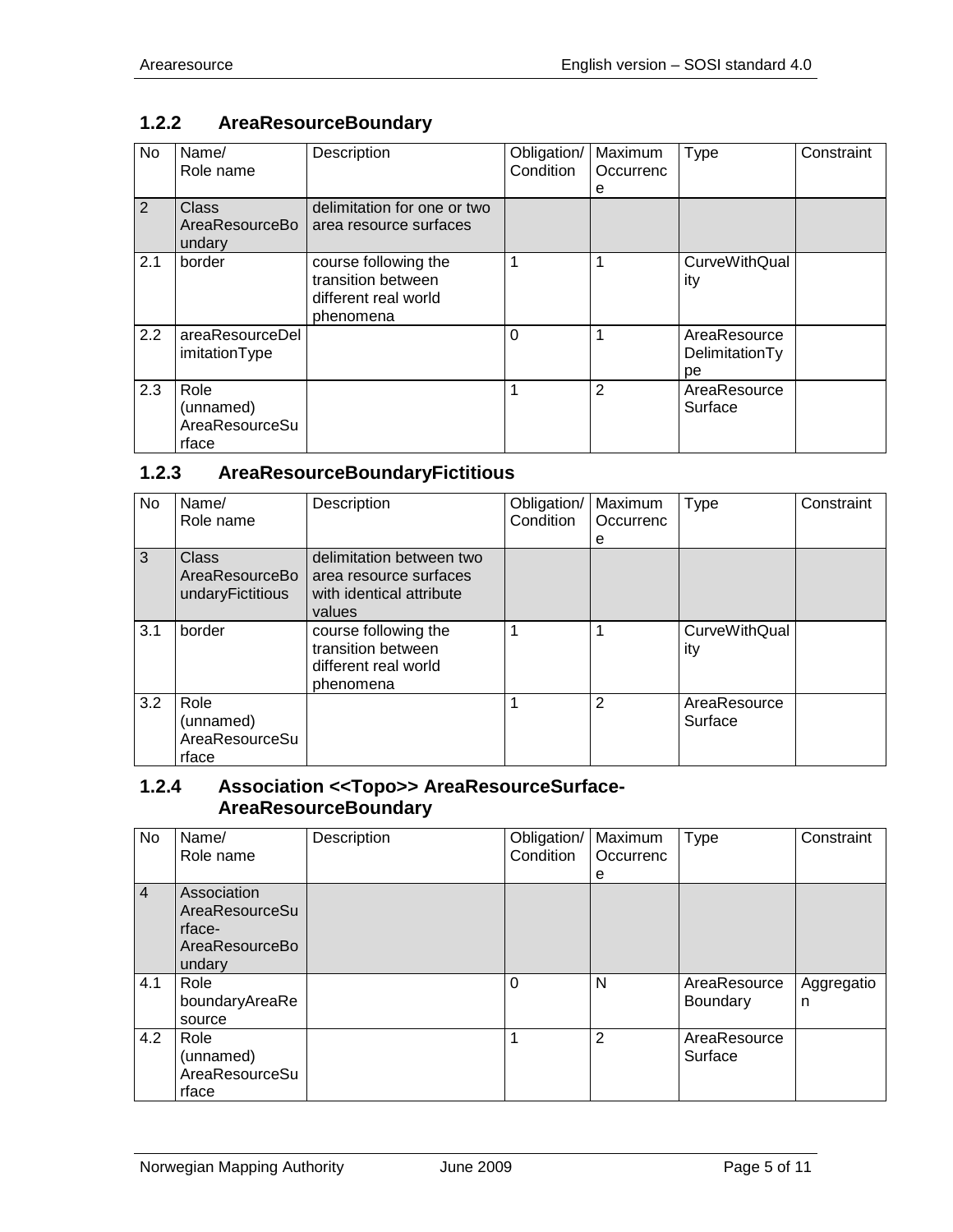#### <span id="page-5-0"></span>**1.2.5 Association <<Topo>> AreaResourceSurface-AreaResourceBoundaryFictitious**

| No  | Name/<br>Role name                                                            | Description | Obligation/<br>Condition | Maximum<br>Occurrenc<br>e | Type                                   | Constraint      |
|-----|-------------------------------------------------------------------------------|-------------|--------------------------|---------------------------|----------------------------------------|-----------------|
| 5   | Association<br>AreaResourceSu<br>rface-<br>AreaResourceBo<br>undaryFictitious |             |                          |                           |                                        |                 |
| 5.1 | Role<br>boundaryFictitiou<br>s                                                |             | $\Omega$                 | N                         | AreaResource<br>BoundaryFictiti<br>ous | Aggregatio<br>n |
| 5.2 | Role<br>(unnamed)<br>AreaResourceSu<br>rface                                  |             |                          | $\overline{2}$            | AreaResource<br>Surface                |                 |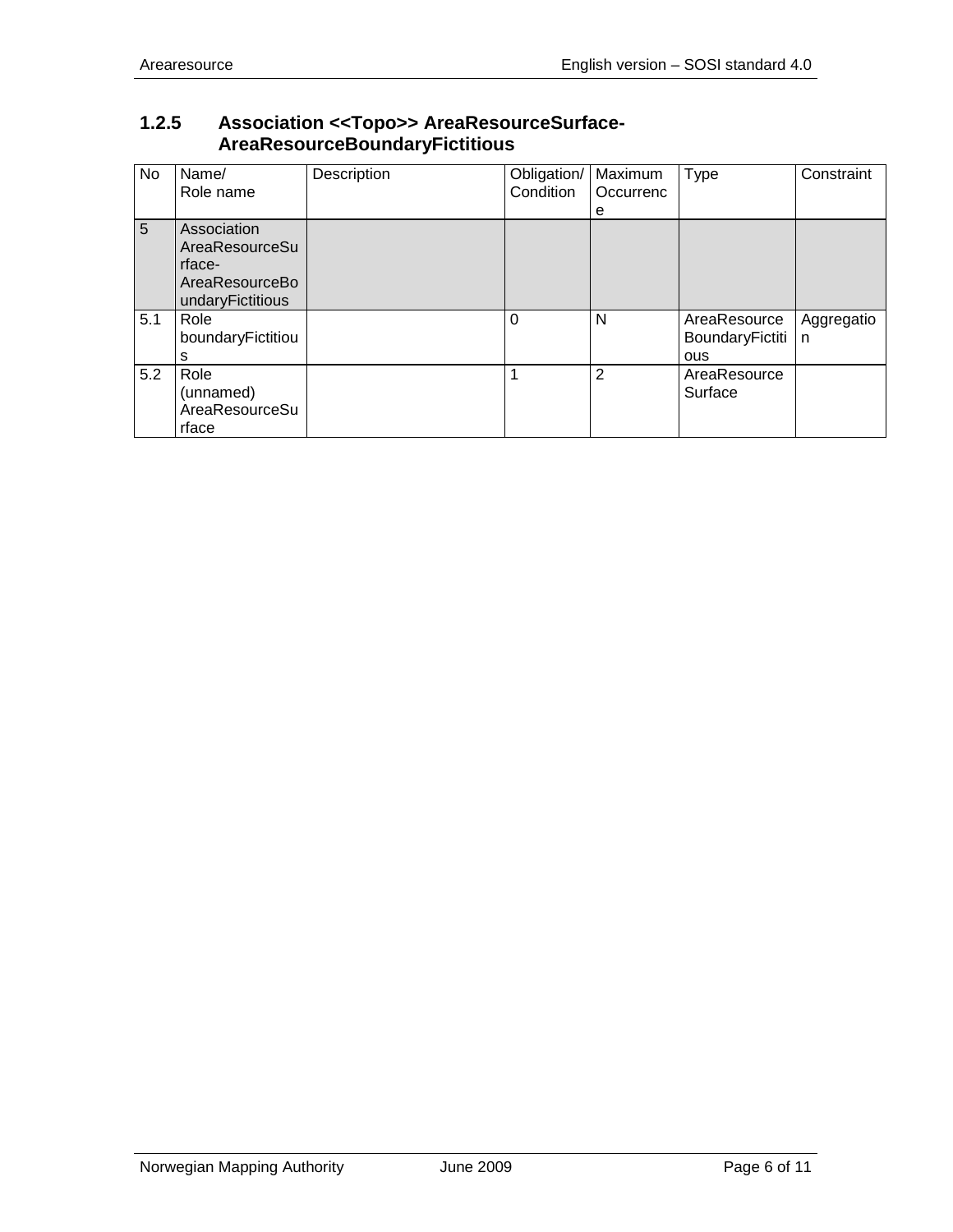## **1.2.6 CodeLists**

# **1.2.6.1 <<CodeList>> AreaResourceAreaType**

<span id="page-6-0"></span>

| <b>Nr</b>      | Code name                        | Definition/Description                                                                                                                                          | Code |
|----------------|----------------------------------|-----------------------------------------------------------------------------------------------------------------------------------------------------------------|------|
| $\overline{1}$ | CodeList<br>AreaResourceAreaType | main categorization according to criteria for vegetation, natural drainage and cultural impact                                                                  |      |
| 1.1            | Developed area and traffic       | FF-area which is used for traffic or houses                                                                                                                     | 10   |
| 1.2            | Developed area                   | FF-area which has been developed or significantly built up, along with adjacent areas with<br>functions closely related to the development                      | 11   |
| 1.3            | Communications/traffic           | FF-area used for communications/traffic                                                                                                                         | 12   |
| 1.4            | Agriculture                      | FF-fully cultivated land, superficially cultivated land, and home fields grazing land                                                                           | 20   |
| 1.5            | Fully cultivated land            | FF-farmland which is cultivated at ordinary ploughing depth, and which may be used for field<br>crops or as meadow, or which may be reconditioned by ploughing. | 21   |
| 1.6            | Superficially cultivated land    | FF-farmland which is mostly cleared and where the surface has been evened out, allowing for<br>mechanical harvesting                                            | 22   |
| 1.7            | Home fields grazing land         | FF-farmland which can be used as grazing land, but which cannot be machine-harvested At<br>least 50% of the acreage must be covered by some type of grass       | 23   |
| 1.8            | Forest                           | FF-area with at least 60 trees per hectare which are or may become 5 metres tall, and which<br>should be evenly distributed over the area                       | 30   |
| 1.9            | Open firm ground                 | FF-firm ground which is not farmland, forest, developed or usedfor communications purposes                                                                      | 50   |
| 1.10           | Marsh                            | FF-area with marsh vegetation and a peat layer at least 30 cmthick                                                                                              | 60   |
| 1.11           | Snowy glacier??                  | FF-mix of snow and ice which does not melt during the summer                                                                                                    | 70   |
| 1.12           | Water                            | FF-unspecified water surface                                                                                                                                    | 80   |
| 1.13           | Freshwater                       | FF-lakeand river                                                                                                                                                | 81   |
| 1.14           | Ocean                            | FF-ocean                                                                                                                                                        | 82   |
| 1.15           | Not surveyed                     | FF-area of unknown character.                                                                                                                                   | 99   |

## <span id="page-6-1"></span>**1.2.6.2 <<CodeList>> AreaResourceDelimitationType**

<span id="page-6-2"></span>

| l Nr           | code name                    | Definition/Description                                              | Code |
|----------------|------------------------------|---------------------------------------------------------------------|------|
| $\overline{2}$ | CodeList                     | information relating to boundary retrieved from another set of data |      |
|                | AreaResourceDelimitationType |                                                                     |      |
|                | l AreaResourceBoundarv       | <b>FF-boundary toward another area resource surveyed area</b>       | 4206 |
| 2.2            | NonSurveyedBoundary          | FF-boundary on a non-surveyed area                                  | 9300 |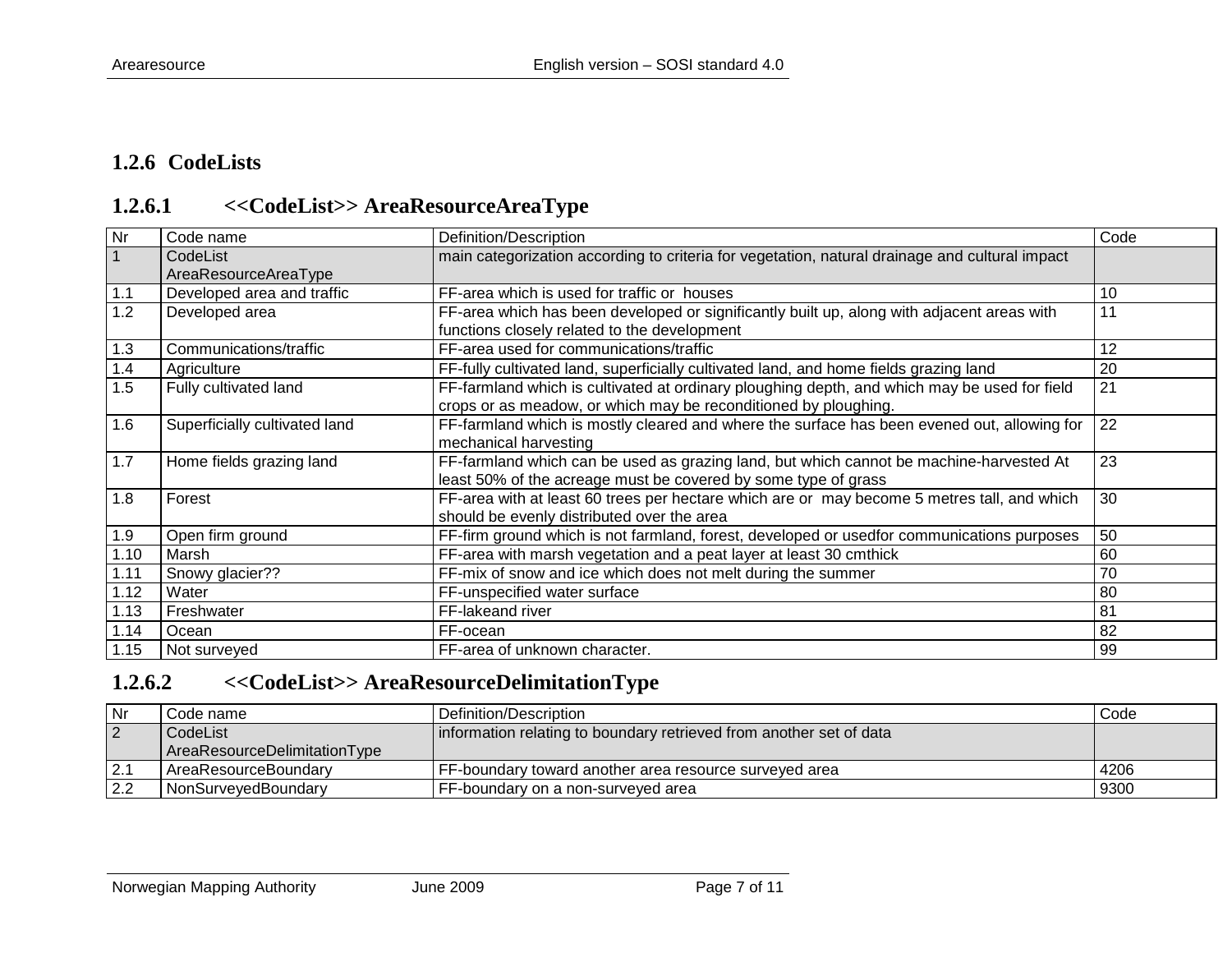| $\sim$<br>ن.∠ | GlacierBoundary         | --<br>--boundary on a glacier | 3310       |
|---------------|-------------------------|-------------------------------|------------|
| n.<br><u></u> | l Storage Unit Boundarv | F-boundary for storage unit   | 011<br>ืีย |
| 2.5           | Traffic boundary        | F-boundary on traffic area    | 7200       |
| 2.6           | Water boundary          | --<br>F-boundary on water     | 3000       |

### **1.2.6.3 <<CodeList>> AreaResourceArableLand**

| <b>Nr</b>      | Code name              | Definition/Description                                                            | Code |
|----------------|------------------------|-----------------------------------------------------------------------------------|------|
| $\overline{3}$ | CodeList               | information concerning arable land on unforested land, and in marshes and forests |      |
|                | AreaResourceArableLand |                                                                                   |      |
| 3.1            | Not crop land          | FF-area which is not suitable for cultivation                                     | -81  |
| 3.2            | Crop land              | FF-area which is suitable for cultivation into fully cultivated land              | 82   |
| 3.3            | Not relevant           | FF-information concerning cultivatedland is not relevant                          | 98   |
| 3.4            | Not registered         | FF-information concerning cultivated land is not available                        | 99   |

## **1.2.6.4 <<CodeList>> AreaResourceSoilConditions**

<span id="page-7-0"></span>

| $\overline{\mathsf{N}}$ r | Code name                         | Definition/Description                                                                | Code |
|---------------------------|-----------------------------------|---------------------------------------------------------------------------------------|------|
| $\overline{4}$            | CodeList                          | categorization according to thickness, type and distribution of the soil cover        |      |
|                           | <b>AreaResourceSoilConditions</b> |                                                                                       |      |
| 4.1                       | Boulder land                      | FF-area which is mainly covered with boulders                                         | -41  |
| 4.2                       | Exposed bedrock                   | FF-area where more than 50% is exposed bedrock, and less than 10% has a soil depth of | 42   |
|                           |                                   | more than 30 cm                                                                       |      |
| 4.3                       | Shallow soil                      | FF-area where more than 50% has a soil depth of less than 30 cm, but which cannot be  | 43   |
|                           |                                   | classified as exposed bedrock.                                                        |      |
| 4.4                       | Soil-covered                      | FF-firm ground where more than 50% of the acreage has a soil depth of more than 30 cm | 44   |
| 4.5                       | Organic soil                      | FF-area with a layer of organic soil thicker than $30 \text{ cm}$ (20 cm)             | 45   |
| 4.6                       | Not relevant                      | FF-information concerning soil conditions is not relevant                             | 98   |
| 4.7                       | Not registered                    | FF-information concerning ground conditions has not been registered                   | 99   |

## <span id="page-7-1"></span>**1.2.6.5 <<CodeList>> AreaResourceGroupedSimple**

<span id="page-7-2"></span>

| l Nr             | Code name                 | Definition/Description                                                                     | Code |
|------------------|---------------------------|--------------------------------------------------------------------------------------------|------|
| 5                | CodeList                  | highly simplied categorization for use in thematic maps (The Agricultural Register, etc.)  |      |
|                  | AreaResourceGroupedSimple |                                                                                            |      |
| $\overline{5}$ . | l Farmland                | FF-fully cultivated land, superficially cultivated land, and home fieldsgrazing land       |      |
| 5.2              | Productive forest         | FF-forest on firm ground, peat bog and marsh with forest productivity class: low or better |      |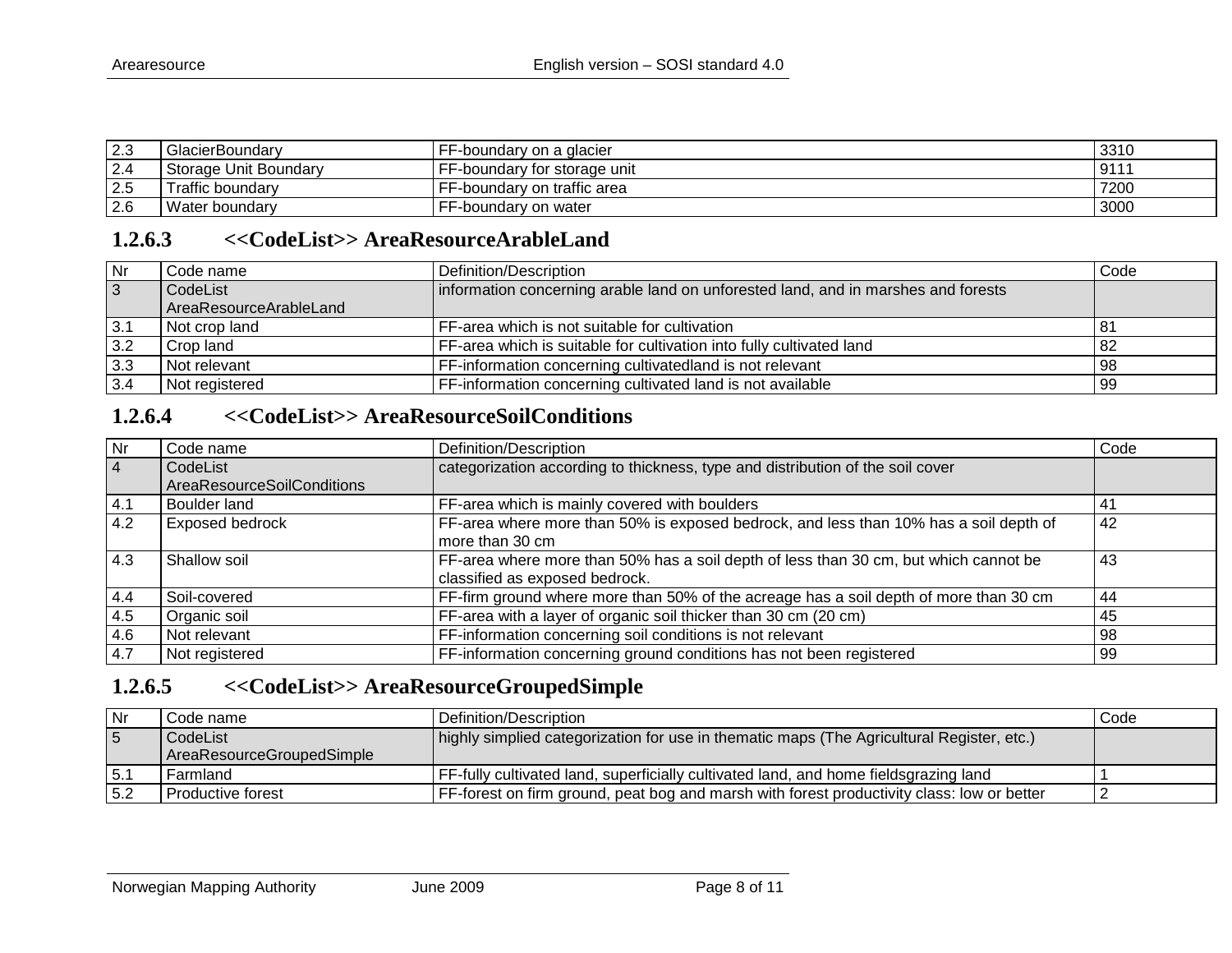| ن. ب | ∟limited<br>, productivity<br>with<br>UL CO | --<br><b>Impediment</b><br>i with forest productivity.<br>l marsh<br>l land<br>untorested.<br>and<br>lass<br>.<br>טסו                                   |  |
|------|---------------------------------------------|---------------------------------------------------------------------------------------------------------------------------------------------------------|--|
| 5.4  | .<br>` classıfıed<br>.NC                    | -<br>r or not surveved<br>which<br>area.<br>$\sim$<br>-area<br>u developer<br>trattic<br>water<br>$\bigcap M$<br>$50-$<br>acier<br>neer<br>ы<br>. IU vv |  |

## **1.2.6.6 <<CodeList>> AreaResourceGroupedOrdinary**

|                | Code name                               | Definition/Description                                                                                                                                           | Code |
|----------------|-----------------------------------------|------------------------------------------------------------------------------------------------------------------------------------------------------------------|------|
| $\frac{Nr}{6}$ | CodeList<br>AreaResourceGroupedOrdinary | simplified categorization for use in thematic maps (soil register, etc.)                                                                                         |      |
| 6.1            | Fully cultivated land                   | FF-farmland which is cultivated to ordinary ploughing depth, and which may be used for field<br>crops or as meadow, or which may be reconditioned by ploughing   |      |
| 6.2            | Superficially cultivated land           | FF-farmland which, for the most part, has been cleared and its surface evened out, allowing<br>for mechanical harvesting                                         | 4    |
| 6.3            | Home fields grazing land                | FF-farmland which can be used as grazing land, but which cannot be machine-harvested<br>Note: At least 50 % of the acreage must be covered by some type of grass | 5    |
| 6.4            | class                                   | Forest of particularly high productivity   FF-forest of particularly high productivity class on firm ground, peat bog and marsh                                  | 6    |
| 6.5            | Forest of high productivity class       | FF-forest of high productivity class on firm ground, peat bog and marsh                                                                                          |      |
| 6.6            | Forest of medium productivity class     | FF-forest of medium productivity class on firm ground, peat bog and marsh                                                                                        | 8    |
| 6.7            | Forest of low productivity class        | FF-forest of low productivity class on firm ground, peat bog and marsh                                                                                           | 9    |
| 6.8            | Unproductive forest                     | FF-unproductive forest                                                                                                                                           | 10   |
| 6.9            | Marsh                                   | FF-area with marsh vegetation and a peat layer at least 30 cmthick                                                                                               | 11   |
| 6.10           | Open soil-covered firm ground           | FF-firm ground which is not forest or farmland, where more than 50% of the acreage has a soil<br>depth of more than 30 cm                                        | 12   |
| 6.11           | Open, shallow, firm ground              | FF-firm ground which is not forest or farmland, were more than 50% has a soil depth of less<br>than 30 cm or is covered by boulders                              | 13   |
| 6.12           | Not classified                          | FF-area which has been developed, traffic area, water, snowy glacier ornot surveyed                                                                              | 99   |

## <span id="page-8-0"></span>**1.2.6.7 <<CodeList>> AreaResourceMapStandard**

<span id="page-8-1"></span>

| Nr             | Code name               | Definition/Description                                           | Code            |
|----------------|-------------------------|------------------------------------------------------------------|-----------------|
| $\overline{7}$ | CodeList                | information concerning which classification system has been used |                 |
|                | AreaResourceMapStandard |                                                                  |                 |
| 7.1            | AR250                   |                                                                  | AR250           |
| 7.2            | AR250 Unforested land   |                                                                  | AR250S          |
| 7.3            | AR <sub>5</sub>         |                                                                  | AR <sub>5</sub> |
| 7.4            | AR5 single              |                                                                  | AR5E            |
|                | AR50                    |                                                                  | AR50            |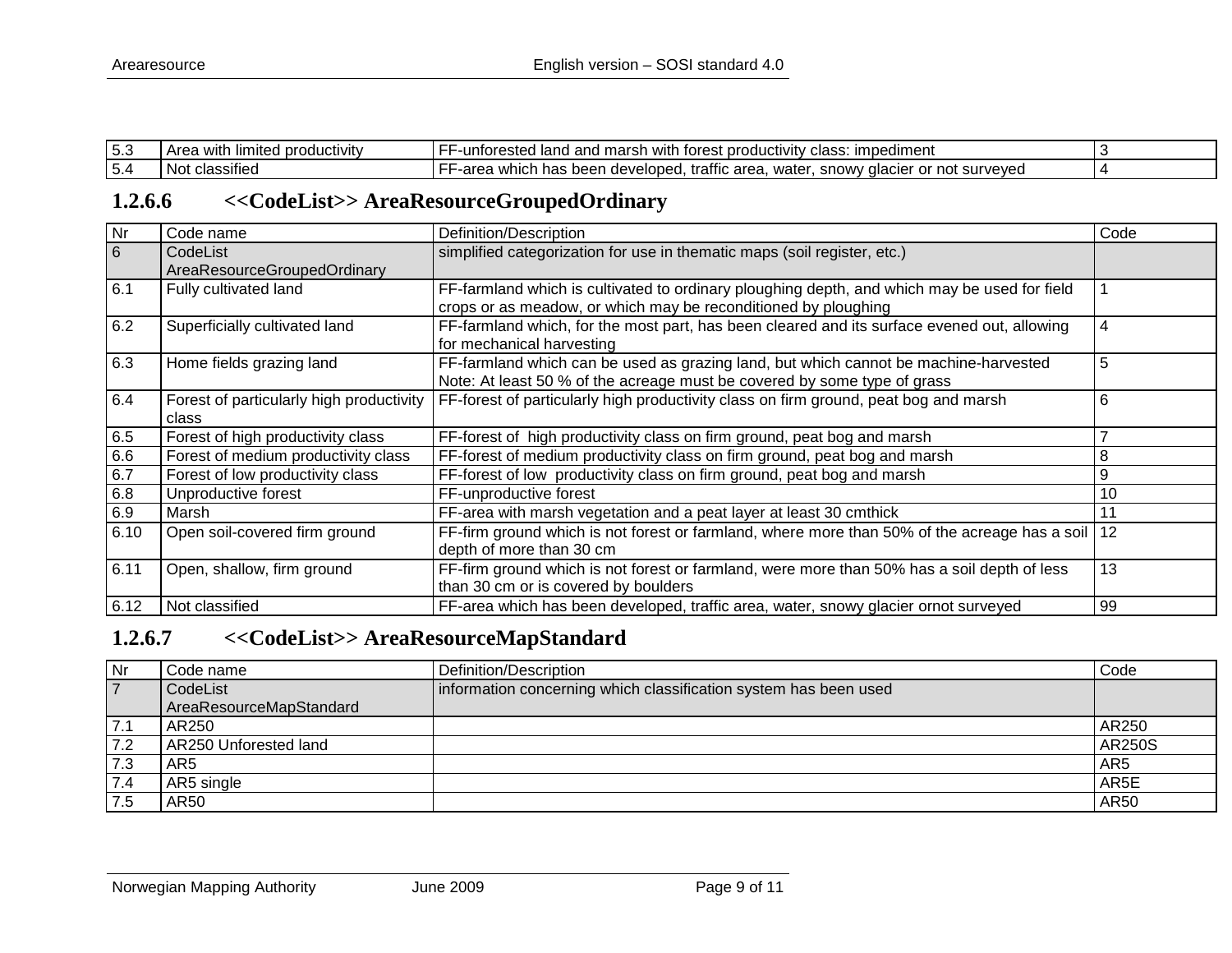| $\sim$<br>7.6 | land<br>intor.<br>"∼<br>ested<br>unun<br>$\sim$ $\sim$ |  | $\Delta$<br><b>ARUL</b> |
|---------------|--------------------------------------------------------|--|-------------------------|
|---------------|--------------------------------------------------------|--|-------------------------|

## **1.2.6.8 <<CodeList>> AreaResourceNaturalBasisForAgriculture**

| Nr  | Code name                          | Definition/Description                                                              | Code |
|-----|------------------------------------|-------------------------------------------------------------------------------------|------|
| 8   | CodeList                           | information concerning the natural conditions for agriculture                       |      |
|     | AreaResourceNaturalBasisForAgricul |                                                                                     |      |
|     | ture                               |                                                                                     |      |
| 8.1 | Marginal                           | FF-marginal farmland                                                                |      |
| 8.2 | Suitable                           | FF-suitable for agriculture                                                         |      |
| 8.3 | Very suitable                      | FF-very suitable for agriculture                                                    |      |
| 8.4 | Not relevant                       | FF-information concerning the natural basis for agriculture is not relevant         | 98   |
| 8.5 | Not classified                     | FF-information concerning the natural basis for agriculture has not been registered | 99   |

## **1.2.6.9 <<CodeList>> AreaResourceForestSiteQuality**

<span id="page-9-0"></span>

| $\overline{\mathsf{N}}$ r | Code name                     | Definition/Description                                                            | Code |
|---------------------------|-------------------------------|-----------------------------------------------------------------------------------|------|
| $\overline{9}$            | CodeList                      | categorization according to the area's ability to produce wood                    |      |
|                           | AreaResourceForestSiteQuality |                                                                                   |      |
| 9.1                       | Impediment                    | FF-less than 1.0 m <sup>3</sup> growth per hectare per year                       |      |
| 9.2                       | Low                           | FF-1.0 - 3.0 m <sup>3</sup> growth per hectare per year                           | 12   |
| 9.3                       | Medium                        | FF-3.0 - 5.0 m <sup>3</sup> growth per hectare per year                           | 13   |
| 9.4                       | High                          | FF-5.0 - 10.0 m <sup>3</sup> growth per hectare per year                          | 14   |
| 9.5                       | Particularly high             | FF-more than 10.0 m <sup>3</sup> growth per hectare per year                      | 15   |
| 9.6                       | Productive                    | FF-more than 1.0 m <sup>3</sup> growth per hectare per year                       |      |
| 9.7                       | High and particularly high    | FF-more than 5.0 m <sup>3</sup> growth per hectare per year                       | 18   |
| 9.8                       | Not relevant                  | FF-information relating to the forest productivity class is not relevant          | 98   |
| 9.9                       | Not registered                | FF-information relating to the forest productivity class has not been registered: | 99   |

## <span id="page-9-1"></span>**1.2.6.10 <<CodeList>> AreaResourceTypeOfWood**

<span id="page-9-2"></span>

| Nr   | Code name:             | Definition/Description                                                                 | Code |
|------|------------------------|----------------------------------------------------------------------------------------|------|
| 10   | CodeList               | categorization according to the distribution of the crown cover between coniferous and |      |
|      | AreaResourceTypeOfWood | l deciduous trees                                                                      |      |
| 10.1 | l Coniferous forest    | FF-at least 50% of the area is covered by conifers                                     |      |
| 10.2 | Deciduous forest       | FF-less than 20% of the forested area is covered by conifers                           |      |
| 10.3 | Mixied forest          | FF-between 20 and 50% of the forested area is covered by conifers                      | 33   |